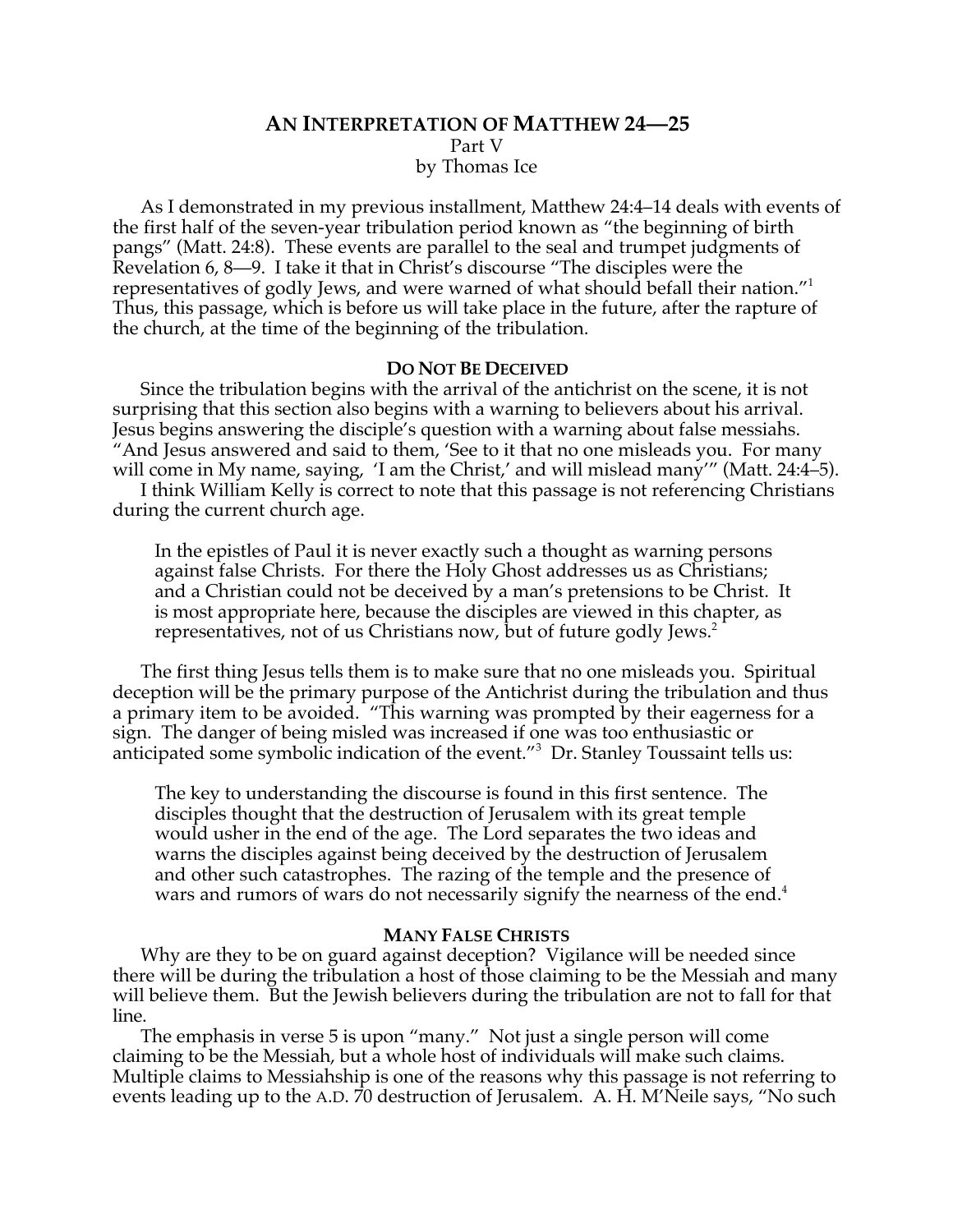definite claim to Messiahship is known till that of Barkokba in the reign of Hadrian."<sup>5</sup> The Barkokba revolt was put down by the Romans in A.D. 135 when Hadrian lead the Roman legions to once again destroy Jerusalem, and the surrounding area, which resulted in the death of half a million Jews.<sup>6</sup> Robert Gundry notes the following:

The lack of evidence that anyone claimed messiahship between Jesus and Bar-Kokhba a hundred years later militates against our seeing the discourse as a *vaticinium ex eventu* [a prophecy of an event] concerning the first Jewish revolt (A.D. 66–73). False prophets figured in that revolt (Josephus *J.W*. 6.5.2 §§285-87; 7.11.1 §§437-39; *Ant.* 20.5.1 §97); but one did not have to claim messiahship to be a false prophet. Cf. Acts 5:36; 8:9; 21:38.<sup>7</sup>

James R. Gray tells us, "strict claims to the Messianic office in the strictest sense are almost nonexistent in history."<sup>8</sup> However, in the future, this passage tells us it will be rampant.

#### **THE FIRST SEAL JUDGMENT**

As noted in my previous article, the judgments of Matthew 24:4–11 parallel in order the first five seal judgments of Revelation 6:1–11. "The first seal depicts a false Messiah,"<sup>9</sup> as observed in Revelation 6:1–2.

And I saw when the Lamb broke one of the seven seals, and I heard one of the four living creatures saying as with a voice of thunder, "Come." And I looked, and behold, a white horse, and he who sat on it had a bow; and a crown was given to him; and he went out conquering, and to conquer. (Rev. 6:1–2)

Arno Gaebelein, that great Bible teacher from a former generation says the following about this similarity:

The rider upon the white horse under the first seal is a counterfeit. He is a false Christ, who goes forth to conquer. His conquest is a bloodless one, as he has only a bow. He will bring about a false peace among the nations, which for a time may have been alarmed by the supernatural removal of the church. The second rider "takes peace from the earth," from which we would conclude that the first rider upon the white horse (white emblem of peace) has established peace.

And as we turn to Matthew xxiv we find that the first thing our Lord saith, is about the deceivers who will come with the beginning of the age ending saying: "I am Christ," and succeeding to lead away many.<sup>10</sup>

## **WHAT IS THE NATIONALITY OF THE ANTICHRIST?**

A widely held belief throughout the history of the church has been the notion that Antichrist will be of Jewish origin. This view is still widely held in our own day. However, upon closer examination we find no real Scriptural basis for such a view.

## *Arguments for a Jewish Origin*

Three reasons are often given in support of the argument that Antichrist will be Jewish.<sup>11</sup> First, it is argued that he will be a Jew since the Jews are responsible for the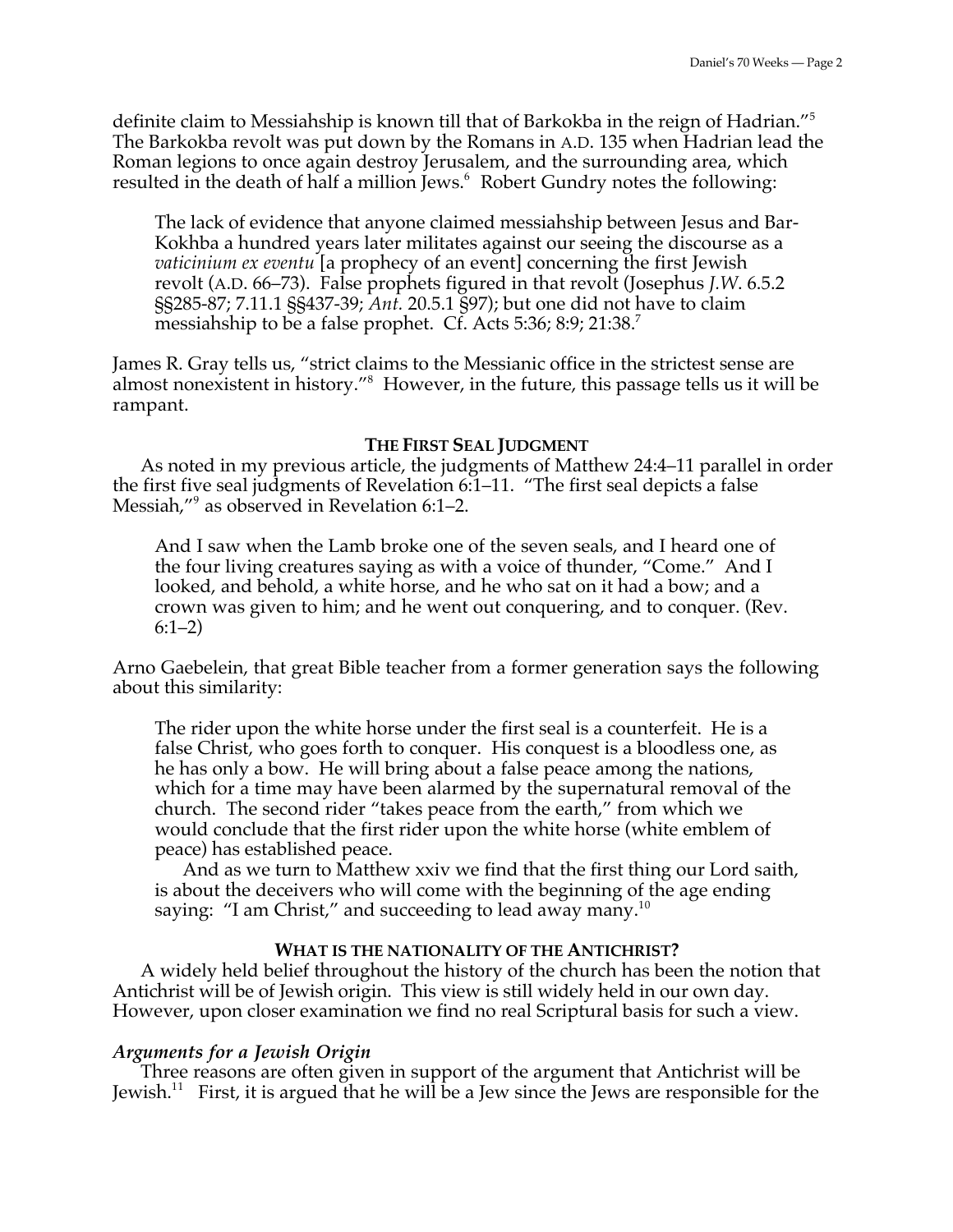world's problems. Thus, it follows that the greatest problem of

history—Antichrist—will also be Jewish. This is the Anti-Semitic reason. It should be clear that since Anti-Semitism is unbiblical, and so is any logic that reasons upon such a premise.

Dr. Arnold Fruchtenbaum offers a refutation of the second reason, which he calls "The Logical Reason." He writes:

Stated in a syllogism, this argument goes as follows:

MAJOR PREMISE: The Jews will accept the Antichrist as the Messiah MINOR PREMISE: The Jews will never accept a Gentile as the Messiah.

CONCLUSION: The Antichrist will be a Jew.<sup>12</sup>

The difficulties of this argument are many, not the least of which are the two premises. Neither premise can be supported from the Bible. Just because the Jews make a covenant with the Antichrist (Dan. 9:27; Isa. 28:15), it does not follow either textually or logically that they accept him as Messiah (or Antichrist). Second, since they are not accepting him as Messiah, the fact that he is a Gentile peacemaker is irrelevant. Thus, the conclusion does not follow.

An attempt at a Scriptural argument reasons that Antichrist will spring forth from the tribe of Dan. This has been a view that has been widely held throughout church history, from the earliest times to our modern day. Support for this view is inappropriately derived from Genesis 49:17; Deuteronomy 33:22; Jeremiah 8:16; Daniel 11:37; Revelation 7:4-8. Even though many passages are cited in support of this argument, none of them actually support the notion since they are all taken out of context. In reality, only Daniel 11:37 refers to the Antichrist. Even though some believe that the phrase in Daniel 11:37 "the God of his fathers" (KJV), implies a Jewish apostasy, the phrase is more accurately translated "the gods of his fathers" (NASB). Since Antichrist will be a Gentile, as will be shown, the argument is unfounded. Since the original Hebrew supports the NASB translation and not the KJV, Antichrist's apostasy will be Christian and not Jewish.<sup>13</sup>

## *Arguments for a Gentile Origin*

We have seen that the Bible does not teach that Antichrist will be Jewish; however, Scripture does teach that he will be of Gentile descent. This can first be seen from biblical typology. Most commentators agree that Daniel 11 speaks of Antiochus Epiphanes, a Gentile, who typifies the future Antichrist. Since Antiochus is a Gentile, then so will be Antichrist.

Secondly, biblical imagery supports a Gentile origin of Antichrist. Scripture pictures Antichrist as rising up out of the sea (Rev. 13:1; 17:15). In prophetic literature the sea is an image of the Gentile nations. Thus, Antichrist is seen as a Gentile progeny.

Thirdly, the nature of the "Times of the Gentiles" (Luke 21:24) supports a Gentile Antichrist. Fruchtenbaum notes:

It is agreed by all premillennialists that the period known as the Times of the Gentiles does not end until the second coming of Christ. It is further agreed that the Antichrist is the final ruler of the Times of the Gentiles. . . .